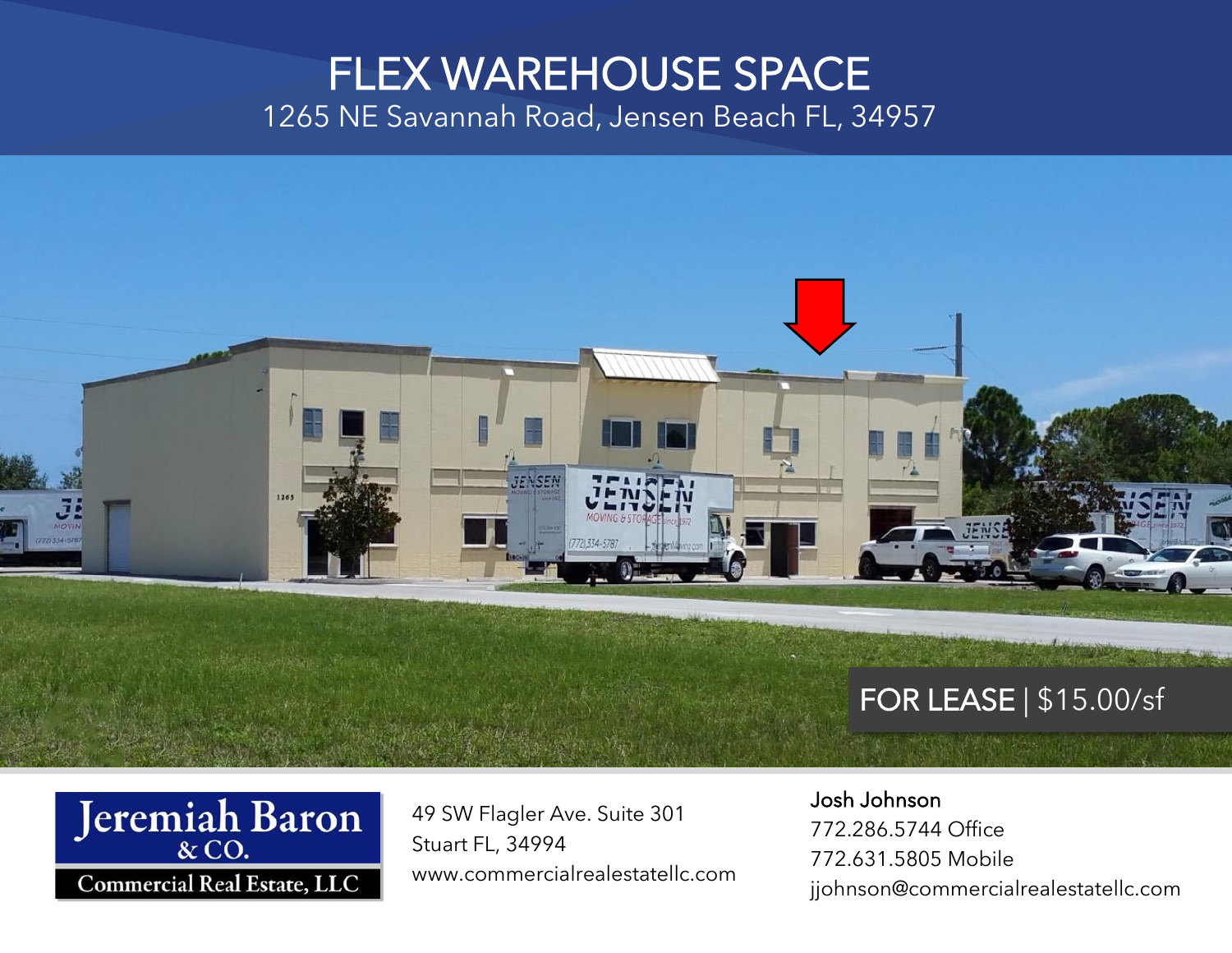# PROPERTY OVERVIEW

- Excellent warehouse space located in the Industrial Park at Avonlea.
- Site features an open floor warehouse space with a 200 sf office area, two 16 ft. roll up doors, and 24 ft. ceiling height.
- Ideal for a variety of industrial related uses such as repair services, storage, wholesale, and other allowable uses under the IPUD Zoning.
- Only minutes away from US Highway 1, and about 10 miles away from the I-95 access ramp.



| <b>LEASE RATE</b>        | \$15.00/sf Gross         |
|--------------------------|--------------------------|
| <b>SPACE AVAILABLE</b>   | 2,340 sf                 |
| <b>BUILDING SIZE</b>     | $6,540$ sf               |
| <b>BUILDING TYPE</b>     | Industrial               |
| <b>ACREAGE</b>           | 0.15 AC                  |
| <b>FRONTAGE</b>          | $+/- 500'$               |
| <b>TRAFFIC COUNT</b>     | 8,700 ADT                |
| <b>YEAR BUILT</b>        | 2008                     |
| <b>CONSTRUCTION TYPE</b> | Masonry                  |
| <b>PARKING SPACE</b>     | Ample                    |
| <b>ZONING</b>            | <b>IPUD - Stuart</b>     |
| <b>LAND USE</b>          | Industrial               |
| <b>PARCEL ID</b>         | 28-37-41-014-000-00270-0 |

NO WARRANTY OR REPRESENTATION, EXPRESS OR IMPLIED, IS MADE AS TO THE ACCURACY CONTAINED HEREIN. AND THE SAME IS SUBMITTED SUBJECT TO ERRORS, OMISSIONS, CHANGE OF PRICE, OTHER CONDITIONS, PRIOR SALE, LEASE OR FINANCING, OR WITHDRAWAL WITHOUT NOTICE, AND OF ANY SPECIAL LISTING CONDITIONS IMPOSED BY OUR PRINCIPALS NO WARRANTIES OR REPRESENTATIONS ARE MADE AS TO THE CONDITION OF THE PROPERTY OR ANY HAZARDS CONTAINED THEREIN ARE ANY TO BE IMPLIED.



49 SW Flagler Ave. Suite 301 Stuart FL, 34994 www.commercialrealestatellc.com

Josh Johnson 772.286.5744 Office 772.631.5805 Mobile jjohnson@commercialrealestatellc.com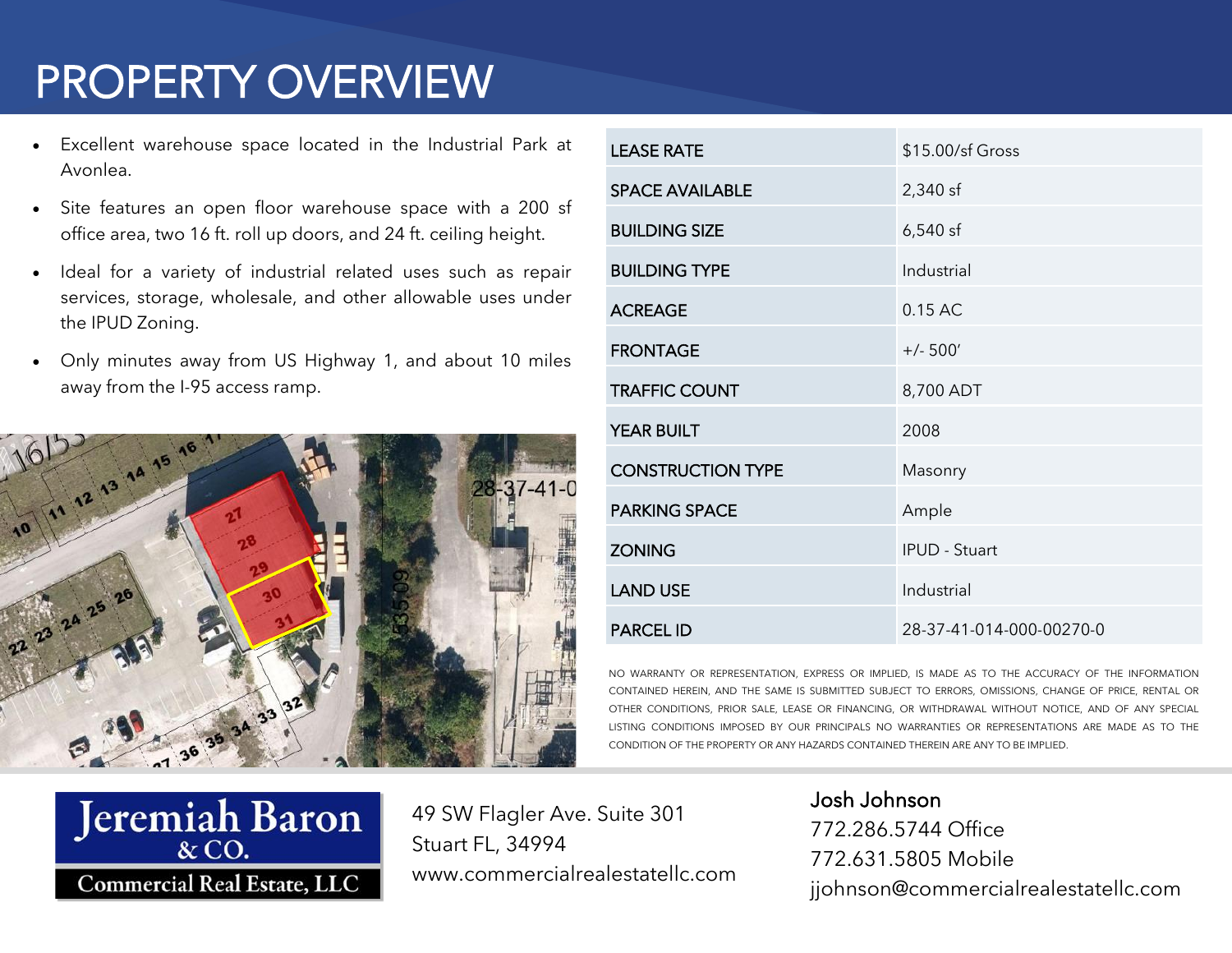## **DEMOGRAPHICS**

| 2021 Population Estimate |         | 2021 Average Household Income |           | Average Age |       |
|--------------------------|---------|-------------------------------|-----------|-------------|-------|
| 1 Mile                   | 5,559   | 1 Mile                        | \$100,696 | l Mile      | 45.90 |
| 3 Mile                   | 99,526  | 3 Mile                        | \$91,588  | 3 Mile      | 49.20 |
| 5 Mile                   | 292,326 | 5 Mile                        | \$84,686  | 5 Mile      | 45.90 |

| 2026 Population Projection |         | 2021 Median Household Income |          | Median Age |       |
|----------------------------|---------|------------------------------|----------|------------|-------|
| 1 Mile                     | 5,725   | Mile                         | \$80,076 | 1 Mile     | 50.40 |
| 3 Mile                     | 103,991 | 3 Mile                       | \$70,354 | 3 Mile     | 54.30 |
| 5 Mile                     | 311,159 | 5 Mile                       | \$67,093 | 5 Mile     | 49.20 |
|                            |         |                              |          |            |       |



49 SW Flagler Ave. Suite 301 Stuart FL, 34994 www.commercialrealestatellc.com

Josh Johnson 772.286.5744 Office 772.631.5805 Mobile jjohnson@commercialrealestatellc.com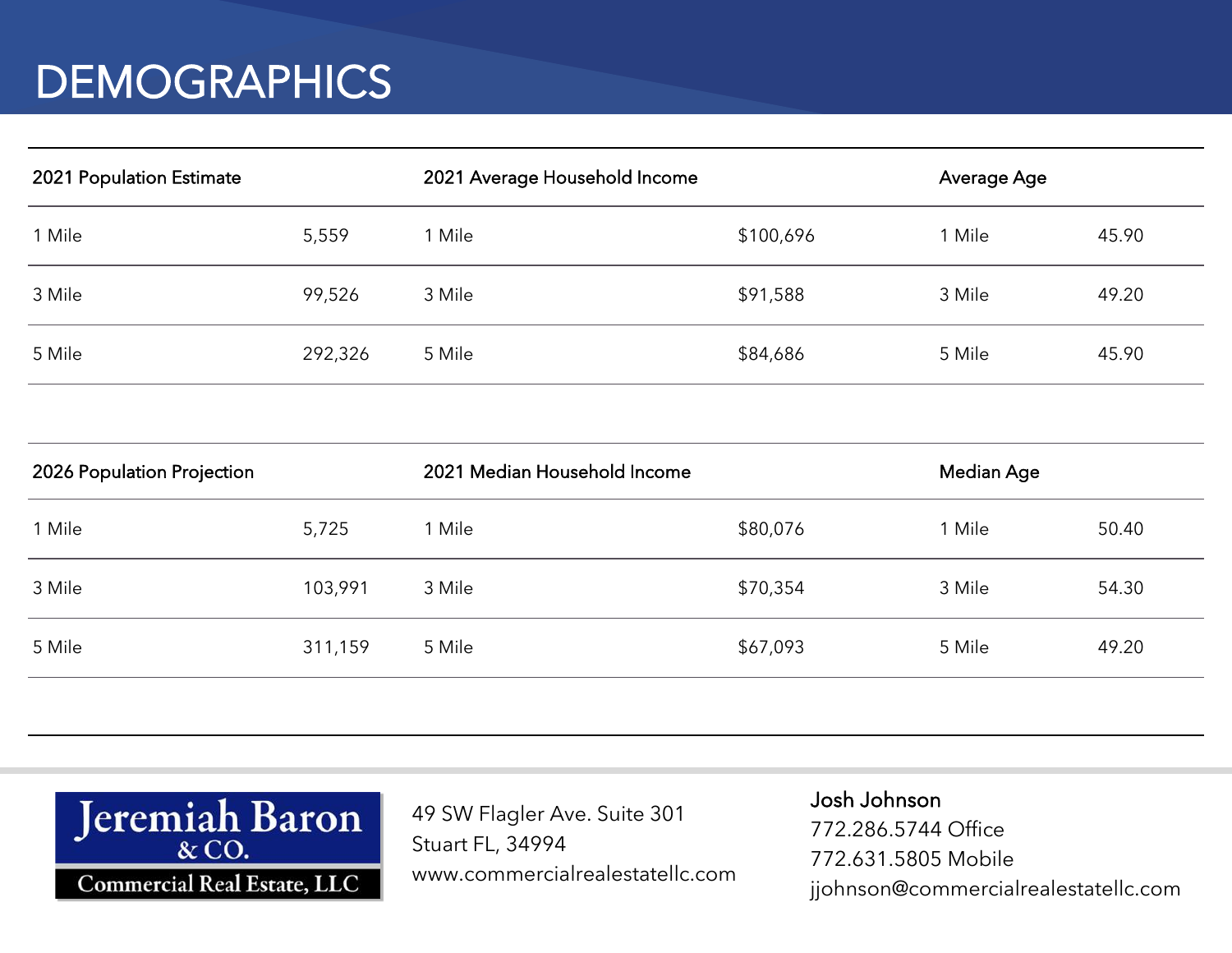# ZONING INFORMATION

| Land Use                                                                                                            | <b>IPUD</b> |
|---------------------------------------------------------------------------------------------------------------------|-------------|
| Automobile repair services, major and minor (refer to supple-<br>mental standards in section 2.06.05)               | A           |
| Boat building, outdoors                                                                                             | A           |
| Boat storage, dry                                                                                                   | A           |
| Dry cleaning plant                                                                                                  | A           |
| Farm equipment and supply sales establishments, including open<br>storage                                           | A           |
| Repair services                                                                                                     | А           |
| Retail, intensive sales                                                                                             | A           |
| Retail, non-intensive sales and service                                                                             | A           |
| Industrial, high-impact                                                                                             | A           |
| Industrial, low-impact *within enclosed facility                                                                    | A           |
| Industrial parks, planned (refer to supplemental standards in sec-<br>tion 2.06.07)                                 |             |
| Sign painting and/or sign manufacturing shops providing all stor-<br>age and work is conducted in enclosed facility | A           |
| <b>Truck terminals</b>                                                                                              | A           |
| Storage yards                                                                                                       | А           |

| Warehouse, general storage                                                |   |
|---------------------------------------------------------------------------|---|
| Warehouse, mini-storage                                                   |   |
| Warehouse, wholesale and distribution                                     | А |
| Commercial nursery/tree farm                                              |   |
| Community gardens (refer to supplemental standards in section<br>2.06.08) |   |
| Urban farms (refer to supplemental standards in section 2.06.08)          | А |



49 SW Flagler Ave. Suite 301 Stuart FL, 34994 www.commercialrealestatellc.com

#### Josh Johnson

772.286.5744 Office 772.631.5805 Mobile jjohnson@commercialrealestatellc.com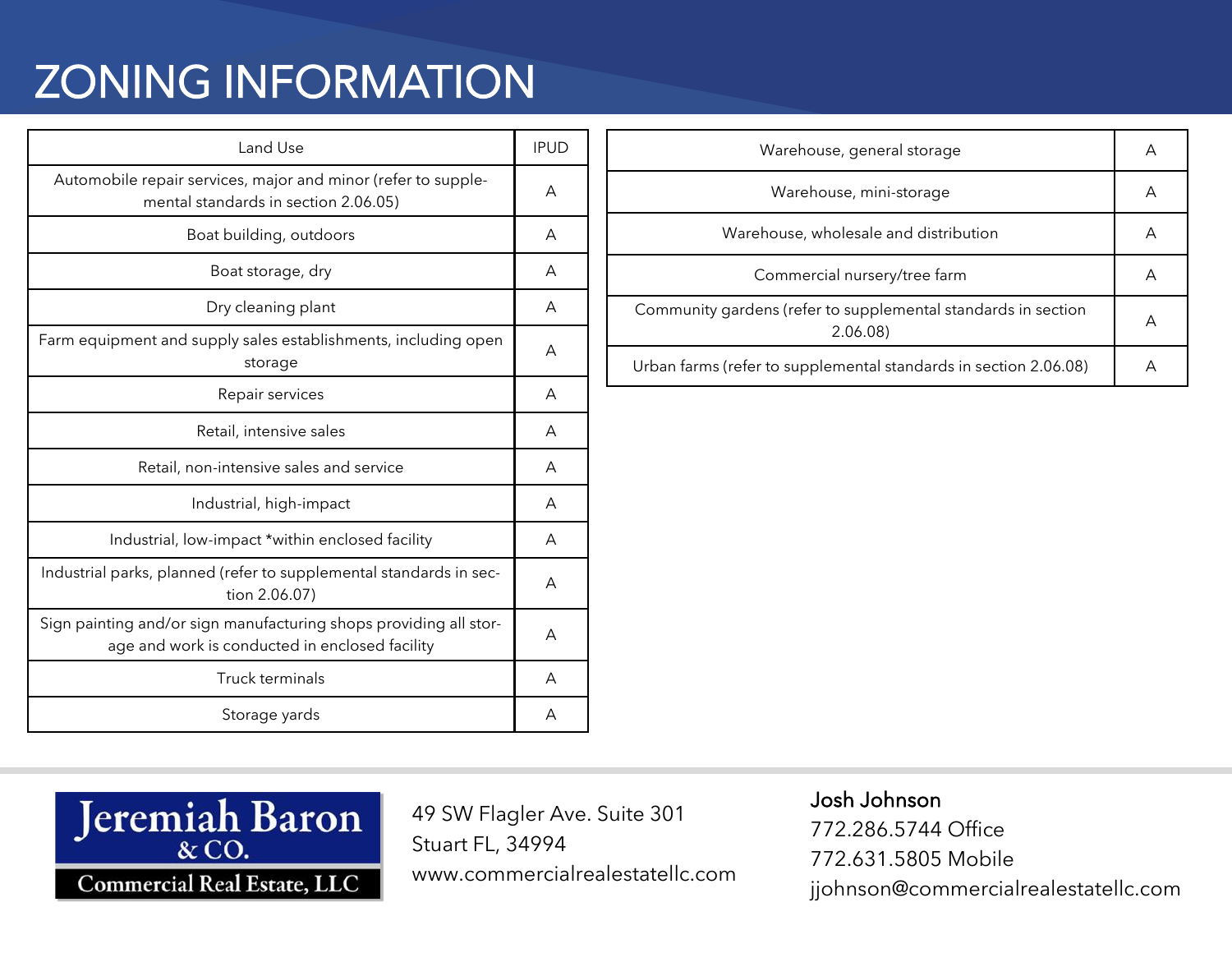## FLOOR SKETCH



### BLDG SPANS LOTS 27(LT) - 31(RT) EACH LOT IS 20' WIDE



49 SW Flagler Ave. Suite 301 Stuart FL, 34994 www.commercialrealestatellc.com

#### Josh Johnson

772.286.5744 Office 772.631.5805 Mobile jjohnson@commercialrealestatellc.com